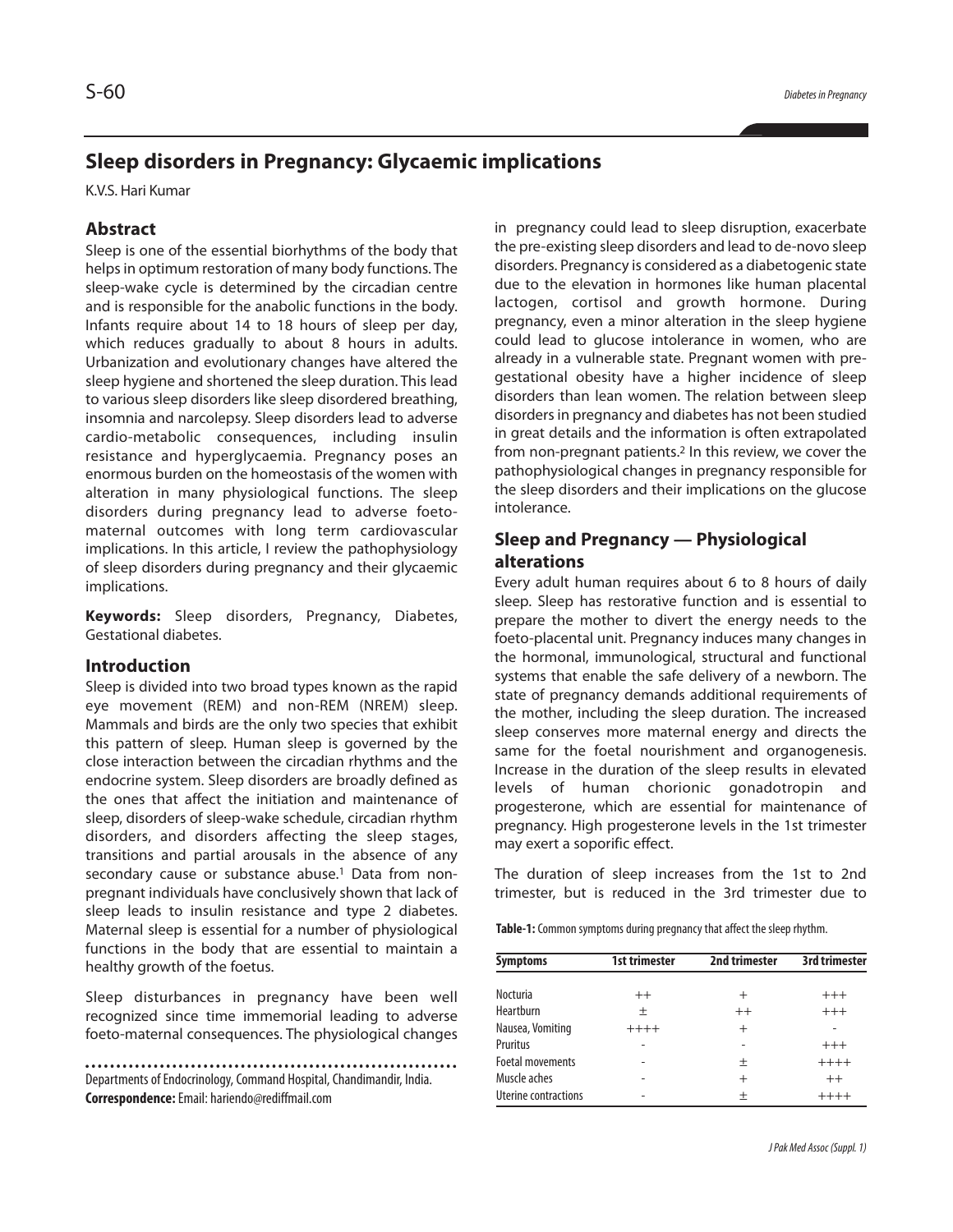## *Diabetes inPregnancy* S-61

various physiological disturbances. <sup>3</sup> The physical symptoms observed in pregnancy that affect sleep hygiene, trimester wise are shown in Table-1. Heartburn is a common symptom in pregnancy and elevated oxytocin could lead to sleep fragmentation. After delivery, the nutritional needs of the newborn further result in sleep fragmentation, exacerbating the stress of the sleep deficit. The studies conducted in postpartum women showed that the gestational related weight gain persists in women with short sleep independent of the confounders. Preexisting disorders like asthma are exacerbated during pregnancy due to the physiological changes like nasal congestion and reduced lung compliance.

#### **Sleep disorders in Pregnancy**

The prevalence of sleep disorders increases with advancing gestational age. Previous reports suggest that 25% of pregnant women have sleep disorder in the 1st trimester, which is increased to 70% in the 3rd trimester. Sleep disorder is a broad term encompassing many individual disorders as shown in Box-1. Most of the sleep disorders are characterized by sleep deficiency with the exception of narcolepsy, which has excessive sleep. The detailed review of sleep disorders is beyond the scope of this article and the readers are requested to look up the recent articles on the subject.<sup>4</sup> Table-2 summarizes the risk factors and pathophysiological changes that exacerbate sleep disorders in pregnancy along with their adverse outcomes. Sleep disorders lead to adverse metabolic consequences which further perpetuate the sleep disorders leading to a selfpropelled cyclical state.

**Box-1:** Sleep disorders in pregnancy

- $\overline{\bullet}$  Sleep disordered breathing
- Restless leg syndrome
- $\bullet$  Leg cramps
- $\triangle$ Insomnia
- Short sleep duration
- Narcolepsy
- Circadian rhythm disturbances

Sleep disordered breathing (SDB) encompasses a wide spectrum of symptoms ranging from snoring to obstructive sleep apnoea (OSA). SDB is prevalent in about 10% of pregnant women and is characterized by the intermittent episodes of hypopnoea and apnoea. Central sleep apnoea resulting in SDB is not reported frequently during pregnancy. Restless leg syndrome (RLS) is a disorder of unclear etiology leading to a sense of urgency to move the legs in the night time. RLS is observed in over a quarter of pregnant women and the wide variation in prevalence is due to the different diagnostic criteria employed. Leg cramps are considered as sleep related movement disorder characterized by intense, painful muscle contraction of the calf that disrupts the sleep and daytime functioning.

Insomnia and short sleep duration (SSD) are common but under-diagnosed disorders in pregnant women. Insomnia is defined as difficulty in initiation and maintenance of sleep and non-refreshing sleep with compromised daytime functioning. SSD is defined as sleep duration of less than 7 hours per night. The risk factors for SSD include nulliparity, obesity, hypertension and advanced age. All

**Table-2:** Pathophysiological alterations and their consequences of sleep disorders in pregnancy.

| <b>Disorder</b>            | <b>Pregnancy related risk factors</b>        | Pathophysiological changes                                                                                      | <b>Adverse outcomes</b>                                                        |
|----------------------------|----------------------------------------------|-----------------------------------------------------------------------------------------------------------------|--------------------------------------------------------------------------------|
| Sleep disordered breathing | • Upper airway oedema                        | • Reduced leptin sensitivity                                                                                    | • Gestational hypertension                                                     |
|                            | • Nasal congestion                           | • Elevated leptin                                                                                               | • Gestational diabetes                                                         |
|                            | • Reduced functional residual capacity       | • Increased Ghrelin                                                                                             | • Preterm delivery                                                             |
|                            |                                              | • Inflammatory markers                                                                                          | ◆ ↑ risk of caesarean delivery<br>• Foetal growth restriction                  |
| Restless Legs Syndrome     | • Iron deficiency                            | • Reduced dopamine                                                                                              | • Gestational hypertension                                                     |
|                            | ◆ Folate deficiency<br>← Elevated oestradiol | • Hypothalamic dopaminergic deficiency                                                                          | Gestational diabetes                                                           |
| Insomnia                   | • All factors as noted in Table 1            | • Hypothalamo-pituitary-adrenal axis dysfunction<br>• Increased Interleukin-6<br>• Increased C-reactive protein | • Long labour duration<br>◆ ↑ risk of caesarean delivery<br>• Preterm delivery |
| <b>Narcolepsy</b>          | • Risk of cataplexy due to labour pains      | • Reduced Orexin A                                                                                              | $\triangle$ Anaemia<br>• Glucose intolerance<br>◆ ↑ risk of caesarean delivery |
| Circadian rhythm disorders | • Sleep disorders                            | • Increased proinflammatory markers                                                                             | • Metabolic syndrome                                                           |
|                            | • Elevated prolactin                         | • Increased Reactive 02 species                                                                                 | ◆ Early foetal loss                                                            |
|                            | ◆ Elevated oestradiol                        | • Altered immunity                                                                                              | • Preterm birth                                                                |
|                            |                                              | • Circadian disturbances                                                                                        | • Low birth weight infants                                                     |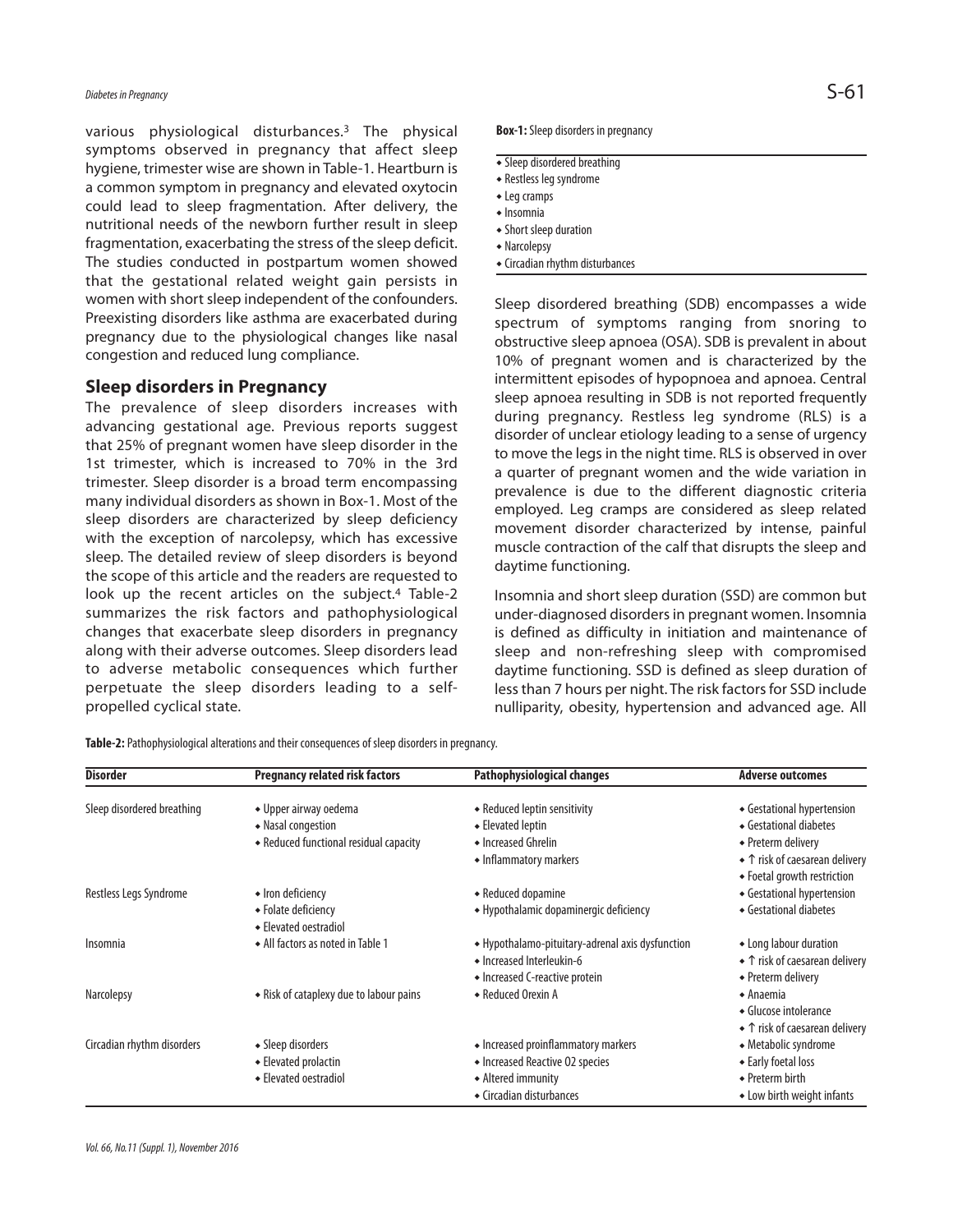these disorders have been shown to be independently associated with glucose intolerance during pregnancy. 5 SSD has been linked with weight gain, glucose intolerance, preterm delivery and low birth weight infant. The condition is usually treated by the cognitive behavioural therapy, as use of the sedatives is associated with congenital anomalies.

Narcolepsy is a disorder prevalent in young females of childbearing age and is characterized by excessive daytime sleepiness, cataplexy, hypnogagic hallucinations and sleep paralysis. The disorder has limited adverse outcomes because it is associated with increased duration of sleep. Previous data suggest that both deficiency and excess of sleep are associated with increased risk of poor pregnancy outcomes. The circadian rhythms of the body are controlled by the pacemaker located in the suprachiasmatic nucleus of the hypothalamus. The data about the circadian desynchronization during pregnancy was derived from the nurses working in shift duties. Preliminary data exist regarding the effect of circadian rhythms on labour, as shown by the occurrence of spontaneous rupture of membranes mostly during night time followed by the onset of the labour in early morning.

### **Diagnosis and Management of Sleep Disorders**

The guidelines are not clear about the risk factors, which warrant screening for sleep disorders in the pregnant women. Box-2 gives the clinical indicators that help clinicians in deciding about the evaluation. The evaluation for sleep disorders is by the use of sleep questionnaires, actigraphy and polysomnography (PSG). The well validated sleep questionnaires that are commonly used are Epworth sleepiness scale (ESS) and Pittsburgh sleep quality index (PSQI). <sup>6</sup> Abnormal sleepiness is denoted by ESS score greater than 10 or PSQI more than 5. Actigraphy is the recording of the body motion over a long period of time and is used to identify relative periods of rest and activity. A piezoelectric beam located in the wearable device generates a signal with every movement and is displayed known as the actigraph. PSG is the gold standard for the diagnosis of sleep disorders. PSG involves simultaneous record of multiple physiological

**Box-2:** Risk factors for sleep disorders.

- Excessive day time sleepiness
- $\bullet$  Abnormal weight gain
- Mood disturbances and Depression
- $\bullet$  Unexplained fatigability
- Habitual snoring
- Obese or overweight pregnant women
- Pre-existing Type 2 DM

S-62 *Diabetes inPregnancy*

Table-3: Commonly used drugs and their class during pregnancy.

| <b>Class of drugs</b> | <b>Examples</b>        | <b>Pregnancy Category</b> |  |
|-----------------------|------------------------|---------------------------|--|
| Benzodiazepines (BZD) | Lorazepam, Flurazipam  | D, X                      |  |
| <b>BZD</b> agonists   | Zolpidem               |                           |  |
| Antidepressants       | Amitryptiline, Doxepin |                           |  |
| Antihistamines        | Diphenhydramine        | B                         |  |

**Box-3:** Measures to improve sleep hygiene.

- **Keep regular sleep schedule**
- $\triangle$  Avoid forcing or delaying the sleep
- Avoid caffeinated beverages
- Avoidalcohol
- $\bullet$  Adjust bedroom environment
- Avoid going to bed with empty stomach
- $\bullet$  Keep all gadgets away from the bedroom
- $\triangle$  Pray and meditate regularly

functions of the body during the various stages of sleep. The main parameters of interest include sleep onset latency, sleep stages, sleep efficiency and the number of apnoea and hypopnoea episodes. The diagnosis and severity of OSA are based on the apnoea/hypopnoea index (AHI). An AHI score between 5 to 15 is classified as mild, up to 30 is moderate and a score of more than 30 is termed as severe OSA. However, the procedure is cumbersome limiting its wide use in the evaluation of pregnant women.

Non-pharmacological therapy plays a vital role in the treatment of sleep disorders. The sleep hygiene measures to be followed are shown in Box-3. Cognitive behavioural therapy (CBT) is the cornerstone of the management of sleep disorders in pregnancy. This is despite the fact that there is a lack of clinical evidence demonstrating the benefit of CBT over hypnotics in sleep disorders. The use of hypnotics is limited due to the fear of teratogenicity in pregnant women. The safety data about the commonly used drugs in sleep disorders during pregnancy is given in Table-3. None of the hypnotic drugs are safe during pregnancy and lactation period. Anti-allergic drugs (Chlorpheniramine, Diphenhydramine) with sedation as their side effect are preferred.

## **Sleep Disorders and Glucose Intolerance — Pathophysiological links**

Alterations in the quantity and the quality of sleep have been shown to have considerable effect on the carbohydrate metabolism. Previous studies have indicated, that lack of sleep predisposes an individual to metabolic dysfunction culminating into diabetes. The effects are observed on the phases of insulin release,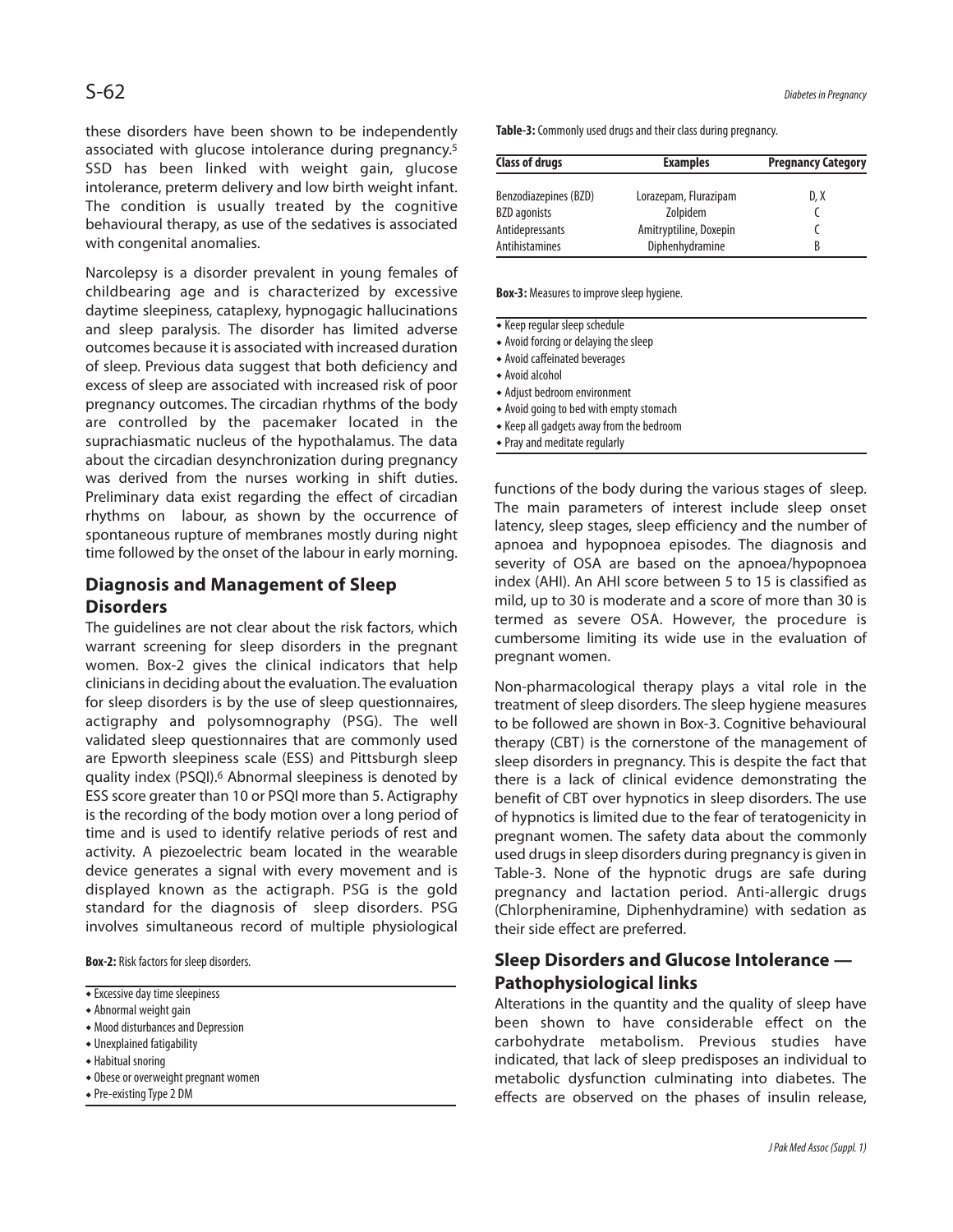

**Figure:** Pathophysiological links between sleep disorders and diabetes.

glucose disposal rate and disposal of carbohydrate load after a meal. <sup>7</sup> However, some of these studies lack specificity because of non-demarcation between the changes that are mediated by the body weight and caloric intake. Multiple mechanisms mediate the glucose intolerance due to various sleep disorders as shown in Figure.

The glucose utilization of the brain decreases during the slow wave sleep (also known as stage 3 and 4 of NREM sleep). The stress response system is subdued at this stage, with the reduced release of diabetogenic hormones like cortisol and epinephrine. However, the duration of slow wave sleep is reduced in pregnancy leading to increased release of stress hormones and activation of hypothalamo-pituitary-adrenal axis. Cortisol alters glucose metabolism by increasing hepatic gluconeogenesis, impaired insulin release and reduced peripheral glucose uptake. Disturbed sleep-wake cycle alters the fine balance between the sympathetic and parasympathetic hormones leading to the excessive release of sympathetic hormones. Excessive daytime napping also reduces the slow wave sleep in the night time, thereby, leading to insulin resistance.

Sleep deprivation induces a pro-inflammatory state with the release of tumour necrosis factor- $\alpha$ , C-reactive protein and interleukins 1, 6 and 10. These pro-inflammatory

*Vol.66, No.11(Suppl.1), November2016*

cytokines impair the downstream insulin signaling pathways and leads to a state of severe insulin resistance. Amniotic fluid has shown the presence of cytokines and sleep disorders tilt the balance in favour of the inflammation. Hypoxia with recurrent spells of disrupted breathing leads to oxidative stress, release of reactive oxygen species which further aggravates the inflammatory response. The reduced maternal arterial oxygen content leads to intrauterine growth retardation and delivery of small for gestational age babies.

#### **Sleep Disorders & Gestational Diabetes Mellitus (GDM)**

GDM is the most common abnormality observed in pregnancy with many adverse consequences. There is a rise in incidence of GDM, which is paralleled by fall in sleep duration. The increased prevalence of GDM is primarily driven by obesity, advanced maternal age, vitamin D deficiency, etc. GDM is important from a public health perspective because, infants born to mothers with GDM have a higher lifetime risk of diabetes and obesity. SSD has been linked with an increased risk for GDM.<sup>8</sup> Every 1 hour deficiency of sleep results in 4% rise of the prevalent glucose levels. GDM has been shown to be strongly associated with less (<4 hour) or more (>10 hour) duration of sleep per night. SDB complicates the metabolic milieu during pregnancy. Obesity coupled with